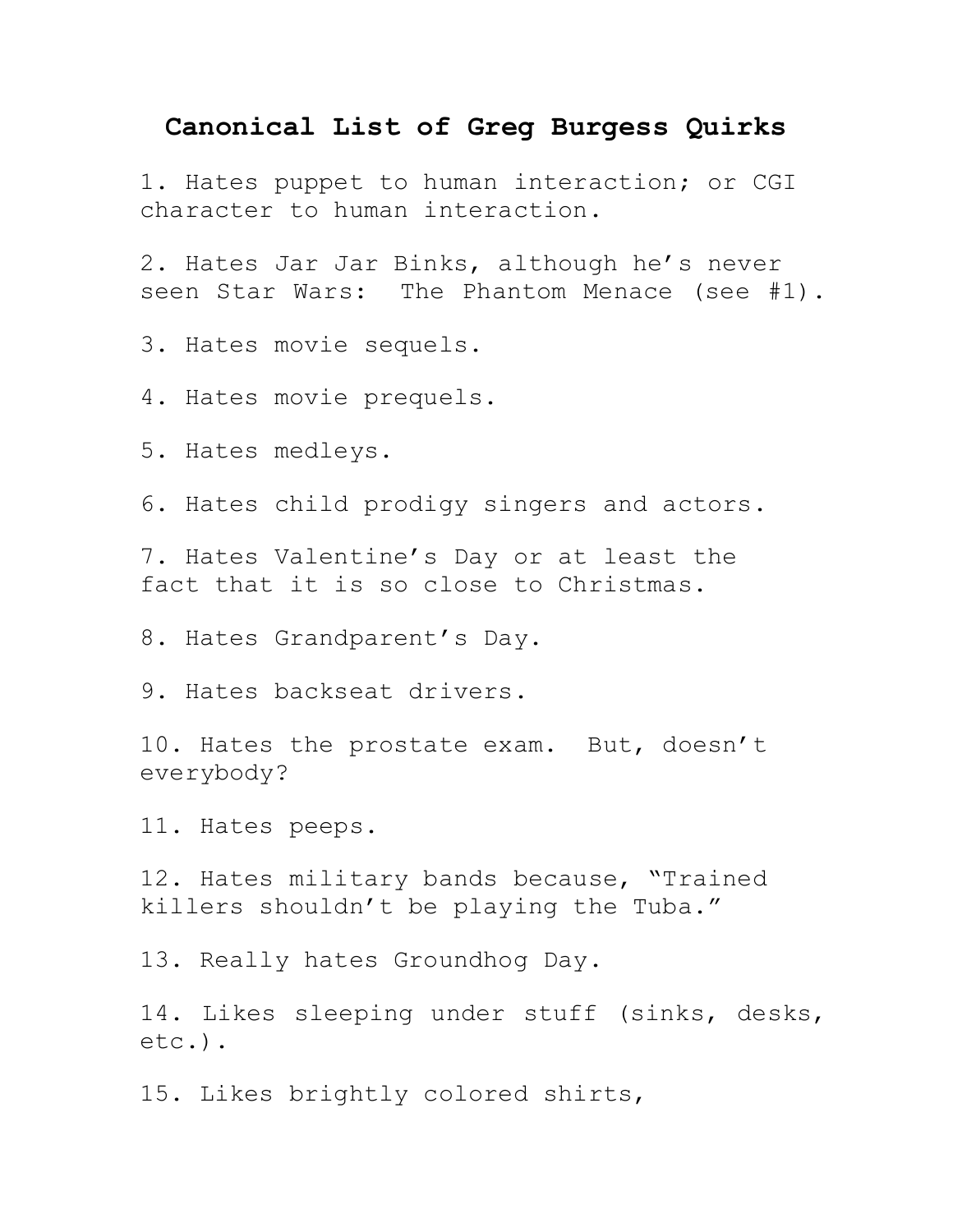especially bright green.

16. Loves chicken.

17. Loves white shoes.

18. Loves the Bob Dylan Christmas album.

19. Is generally at war with technology (doom and gloom Greg).

20. Refuses to participate in social media (Facebook, Twitter).

21. Is prone to throw fits at a moment's notice.

22. Skeptical of NASA's Apollo program.

23. Frequently listens to Coast to Coast AM.

24. Fascinated by people who claim to have seen UFO's or Bigfoot.

25. Refuses to recognize Randy Jackson as a former member of Journey.

26. Believes Paula Abdul can't sing.

27. Refuses to recognize Rick as the greatest DL in the history of Oxford High School.

28. Can't keep his opinions to himself (also known as Rude Tourette's or RT).

29. Believes birthdays shouldn't be